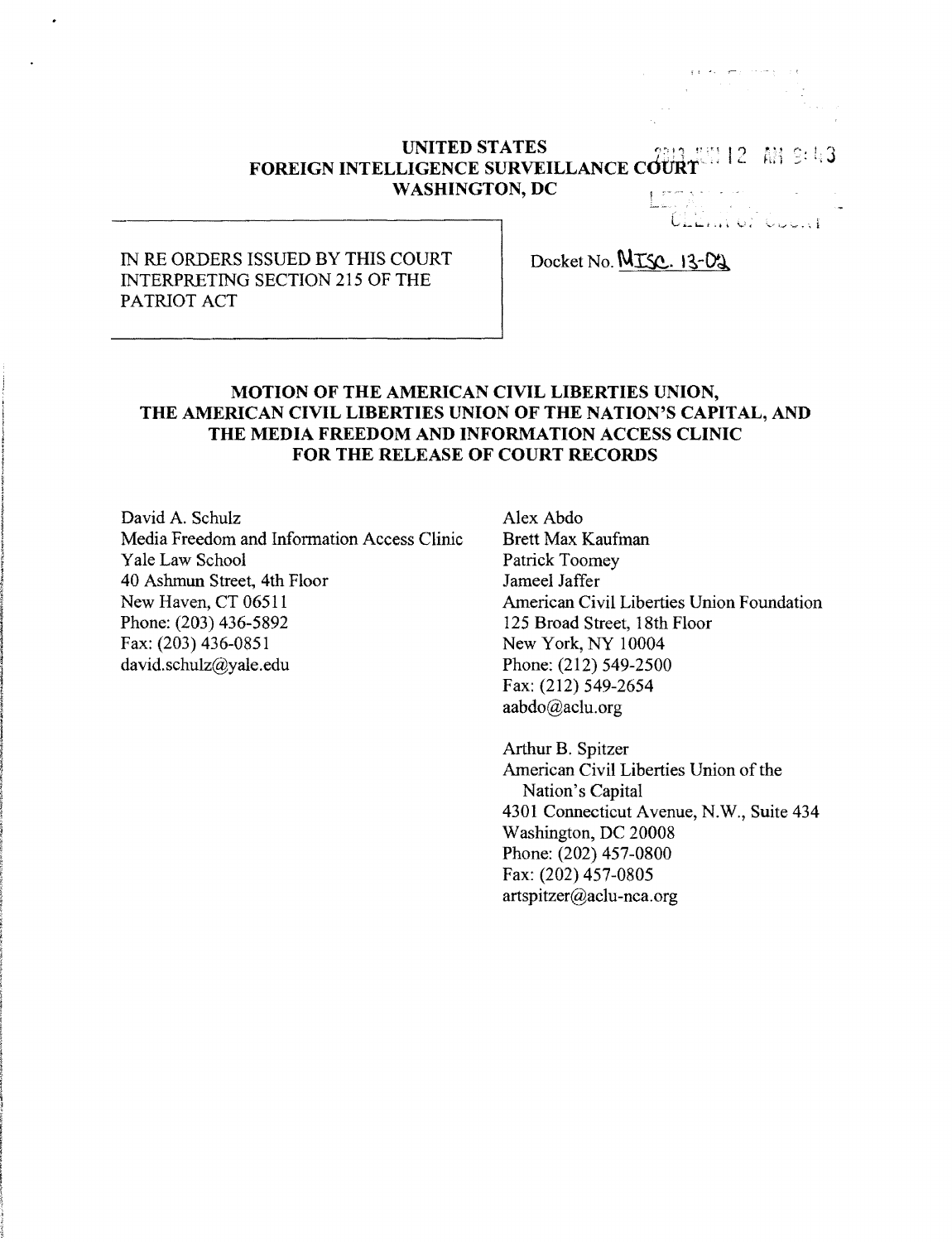#### **PRELIMINARY STATEMENT**

Pursuant to the First Amendment and to Rule 62 of the Foreign Intelligence Surveillance Court's Rules of Procedure ("FISC Rules"), the American Civil Liberties Union ("ACLU") and the Media Freedom and Information Access Clinic at Yale Law School respectfully move for the publication ofForeign Intelligence Surveillance Court ("FISC") opinions evaluating the meaning, scope, and constitutionality of Section 2[1](#page-1-0)5 of the Patriot Act, 50 U.S.C.  $\S 1861<sup>1</sup>$  On June 6, 2013, the Director of National Intelligence officially acknowledged and declassified details regarding a surveillance program approved by this Court pursuant to that provision. President Obama and members of the congressional intelligence committees have publicly discussed the program and expressly invited a public debate about the legitimacy of the government's surveillance activities. This Court's legal opinions approving the program are of critical importance to that debate. The movants respectfully request that the Court publish the opinions as quickly as possible, with only those redactions that satisfy the stringent First Amendment standard that applies in public-access cases. Alternatively, the Court should exercise its discretion to do so in the public interest. $<sup>2</sup>$  $<sup>2</sup>$  $<sup>2</sup>$ </sup>

<span id="page-1-0"></span><sup>&</sup>lt;sup>1</sup> "The Patriot Act" is the common name for the Uniting and Strengthening America by Providing Appropriate Tools Required to Intercept and Obstruct Terrorism Act of 2001, Pub. L. No. 107-56, 115 Stat. 272 (Oct. 26, 2001).

<span id="page-1-1"></span> $2 \text{ In } 2007$ , the ACLU filed a motion for public access to certain FISC records, which the Court denied in an opinion signed by Judge John D. Bates. *See In re MotionforRelease ofCourt Records,* 526 F. Supp. 2d 484 (FISA Ct. 2007). The present motion seeks access to a different set ofFISC opinions and presents a new factual and legal record in support of disclosure. As such, it merits consideration by the Court on its own terms. If the earlier decision controls the resolution ofthis motion, however, the movants respectfully request an order permitting them to seek en banc FISC review or to appeal directly to the Court of Review.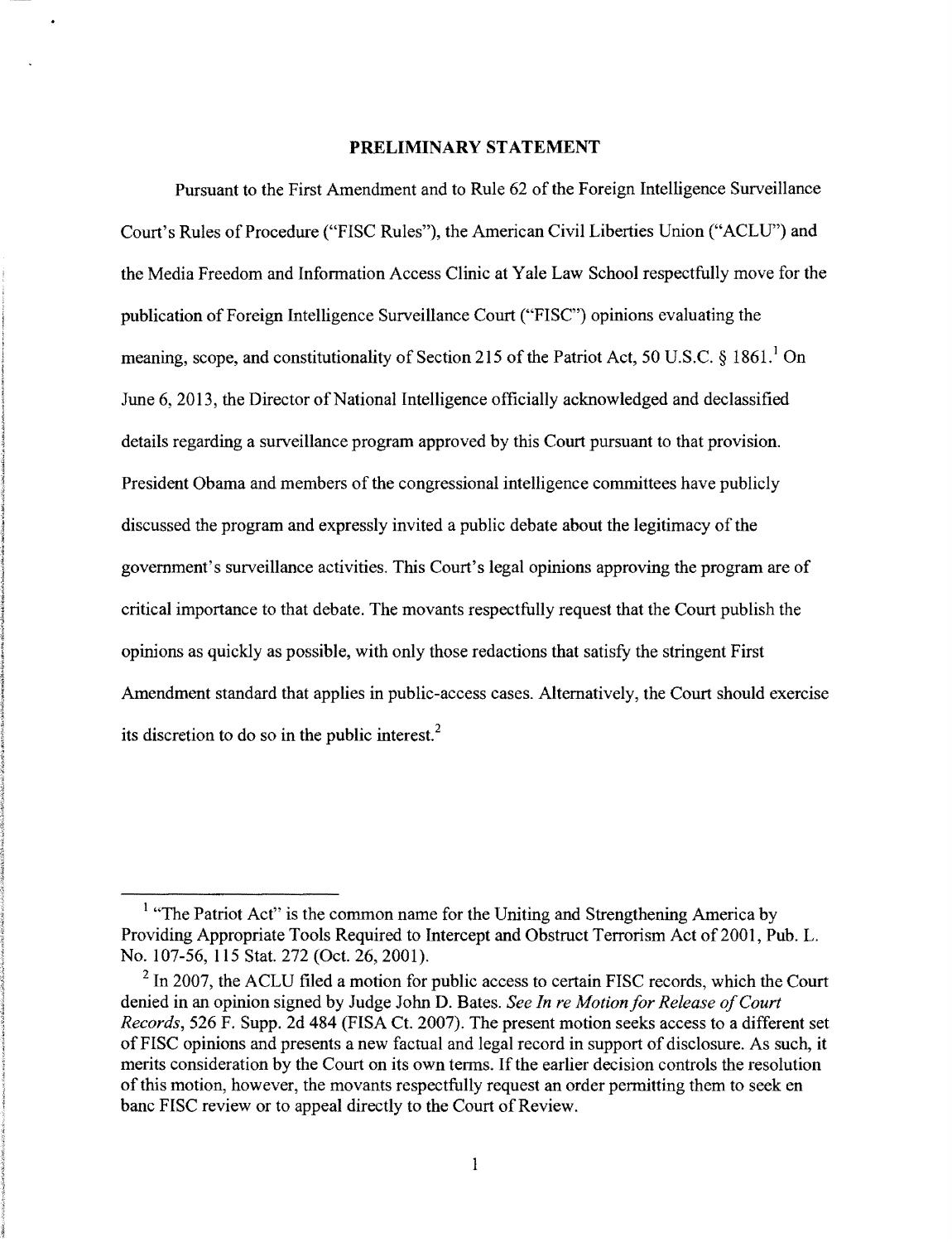#### **FACTUAL BACKGROUND**

Section 215, which amended the Foreign Intelligence Surveillance Act of 1978 ("FISA"), 50 U.S.C. § 1801 *et seq.*, empowers the Director of the FBI to obtain secret court orders from the FISC compelling third parties to produce "any tangible things" relevant to authorized foreignintelligence or terrorism investigations. 50 U.S.C. § 1861(a)(1), (b)(2)(A). The orders are accompanied by a gag order forbidding recipients from disclosing having received the order. 50 U.S.C.  $\S$  1861(c)–(d).

Since its enactment, Section 215 has generated considerable public debate. Many have raised concerns about the apparent breadth of the statute (allowing the government to obtain "any tangible things"), its standard for compelled disclosure (relevance to a foreign-intelligence or terrorism investigation), and the indefinite restraints it imposes upon the speech ofrecipients of disclosure orders. *See, e.g.,* Editorial, *Revising the Patriot Act,* N.Y. Times, Apr. 10, 2005, <http://nyti.ms/fQd8sJ> ("Section 215 is written far too broadly. It lets the government seize an entire database  $\dots$  when it is investigating a single person... If the gag rule remains, it should be limited, so record holders can speak about the search after a suitable period of time, or talk about it right away without revealing who the target was.").

In more recent years, a handful of Senators have said that the government has adopted a secret interpretation of its authority under Section 215, and they have argued forcefully for its disclosure to allow an informed public debate of its necessity and legality. *See, e.g.*, Charlie Savage, *Senators Say PatriotAct is Being Misinterpreted,* N.Y. Times, May 26, 2011, <http://nyti.ms/qMTGVx> (quoting Sen. Ron Wyden as warning that "[w]hen the American people find out how their government has secretly interpreted the Patriot Act, they will be stunned and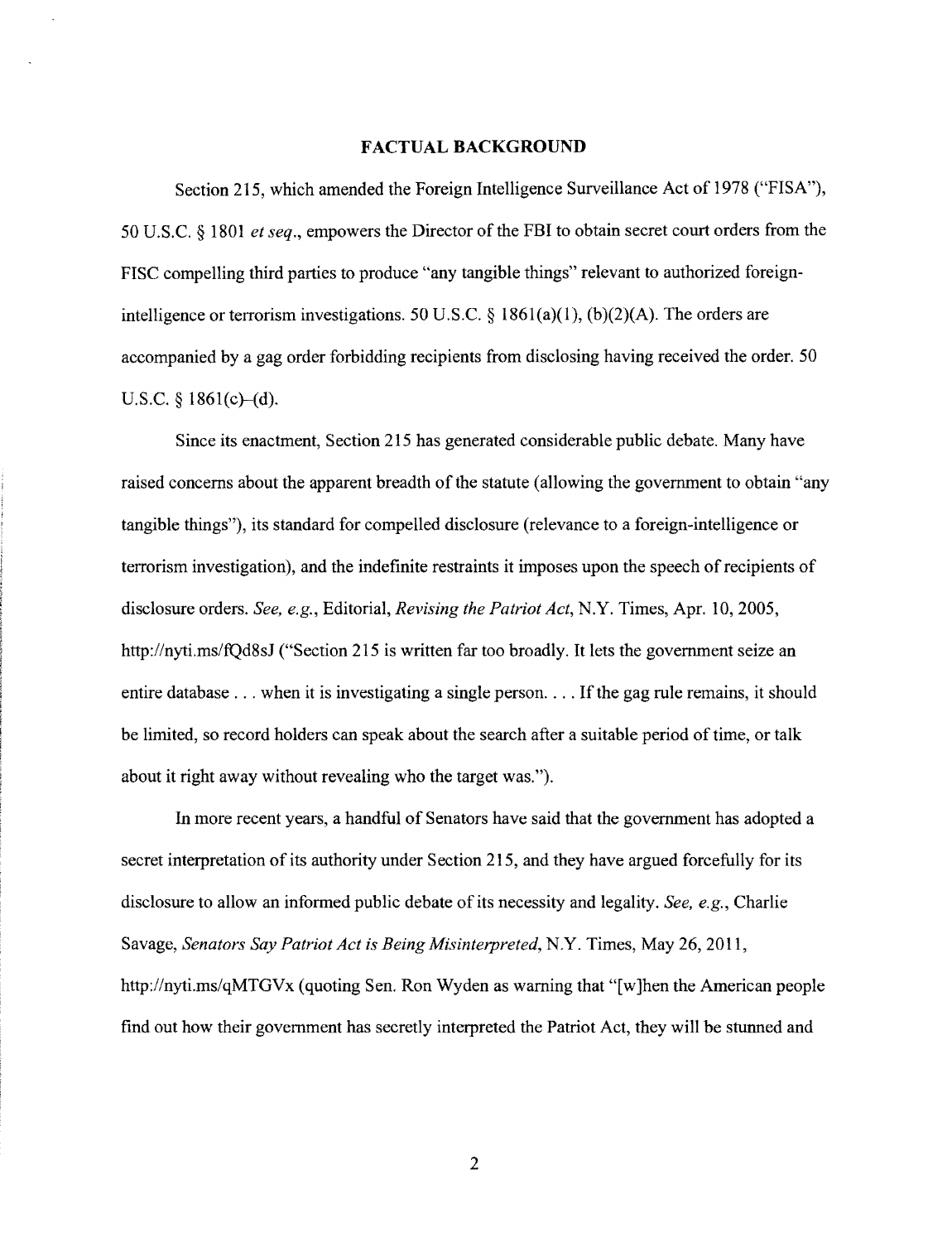they will be angry," and quoting Sen. Mark Udall as stating that "Americans would be alarmed if they knew how this law was being carried out").

A few days ago, The Guardian disclosed a previously secret order from this Court apparently implementing the secret interpretation of Section 215 of which those Senators warned. Glenn Greenwald, *NSA Collecting Phone Records ofMillions ofVerizon Customers Daily,* Guardian, June 5, 2013, <http://bit.ly/13jsdlb>. The order—which was issued on April 25, 2013 and expires on July 19, 2013—directs Verizon Business Network Services, Inc. to produce to the National Security Agency "on an ongoing daily basis ... all call detail records or 'telephony metadata''' of its customers' calls, including those "wholly within the United States." Secondary Order ("Verizon 215 Order"), *In Re Application ofthe FBIfor an Order Requiring the Production ofTangible Thingsfrom Verizon Bus. Network Servs., Inc. on BehalfofMCI Commc'n Servs., Inc. d/b/a Verizon Bus. Servs.,* No. BR 13-80 at 2 (FISC Apr. 25, 2013), *available at* [http://bit.ly/1](http://bit.ly/11FY393)1FY393.

In the few days since The Guardian disclosed the order directed at Verizon, federal officials have revealed even greater detail about the government's surveillance under Section 215. On June 6, James Clapper, the Director of National Intelligence ("DNI"), officially acknowledged the authenticity of the order sent to Verizon along with key details about the larger program supported by this Court's orders under Section 215. *See* James R. Clapper, DNI Statement on Recent Unauthorized Disclosures of Classified Information, Office of the Director ofNational Intelligence (June 6, 2013), http://l.[usa.gov/13jwuFc](http://l.usa.gov/13jwuFc). He stated that: "[t]he judicial order that was disclosed in the press is used to support a sensitive intelligence collection operation"; "[t]he only type of information acquired under the Court's order is telephony metadata, such as telephone numbers dialed and length of calls"; "[t]he [FISC] only allows the

3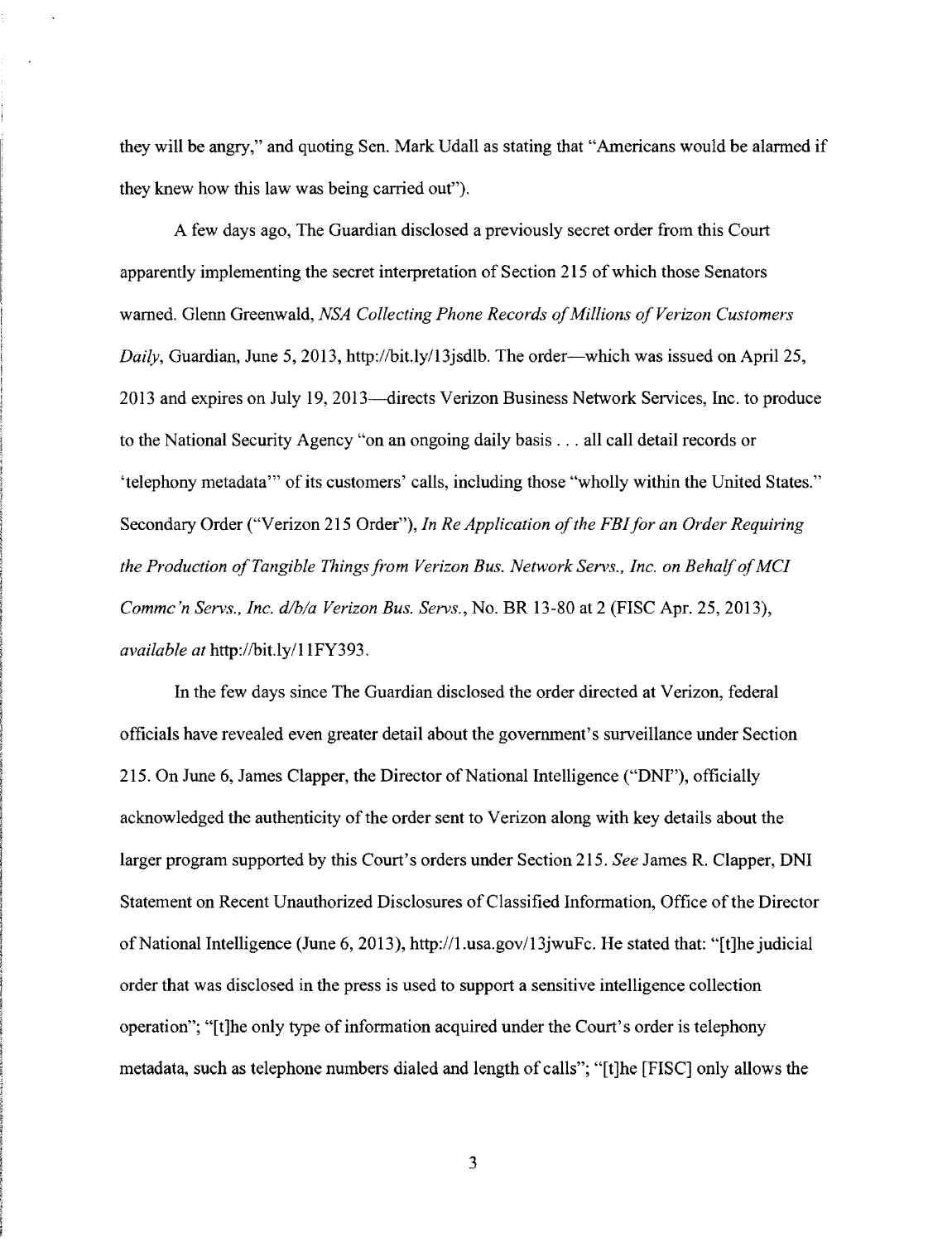data to be queried when there is a reasonable suspicion, based on specific facts, that the particular basis for the query is associated with a foreign terrorist organization"; and "[t]he [FISC] reviews the program approximately every 90 days." *Id.*

The following day, President Obama also commented publicly on the Section 215 order. Like the DNI, the President stated that "what the intelligence community is doing is looking at phone numbers and durations of calls. They are not looking at people's names, and they're not looking at content." Statement by the President, Office of the Press Secretary (June 7, 2013), http://l.usa.gov/12xerjF. The President also stated that "This program, by the way, is fully overseen not just by Congress, but by the FISA Court—a court specially put together to evaluate classified programs to make sure that the executive branch, or government generally, is not abusing them, and that it's being carried out consistent with the Constitution and rule oflaw." *Id.*

The President also encouraged the public debate that the revelation of the Section 215 order had provoked:

I welcome this debate. And I think it's healthy for our democracy. I think it's a sign of maturity, because probably five years ago, six years ago, we might not have been having this debate. And I think it's interesting that there are some folks on the left but also some folks on the right who are now worried about it who weren't very worried about it when there was a Republican President. I think that's good that we're having this discussion.

*Id.', see also* Press Gaggle by Deputy Principal Press Secretary Josh Earnest and Secretary of Education Arne Duncan, Office of the Press Secretary (June 6, 2013), http://1.usa.gov/12xf251 (similar comments).

Finally, members of the congressional intelligence committees have elaborated upon the DNI's statement by confirming that the order issued to Verizon was but a single, three-month order in a much broader, seven-year program that allows the government to collect the telephone records of essentially all Americans. *See, e.g.,* Dan Roberts & Spencer Ackerman, *Senator*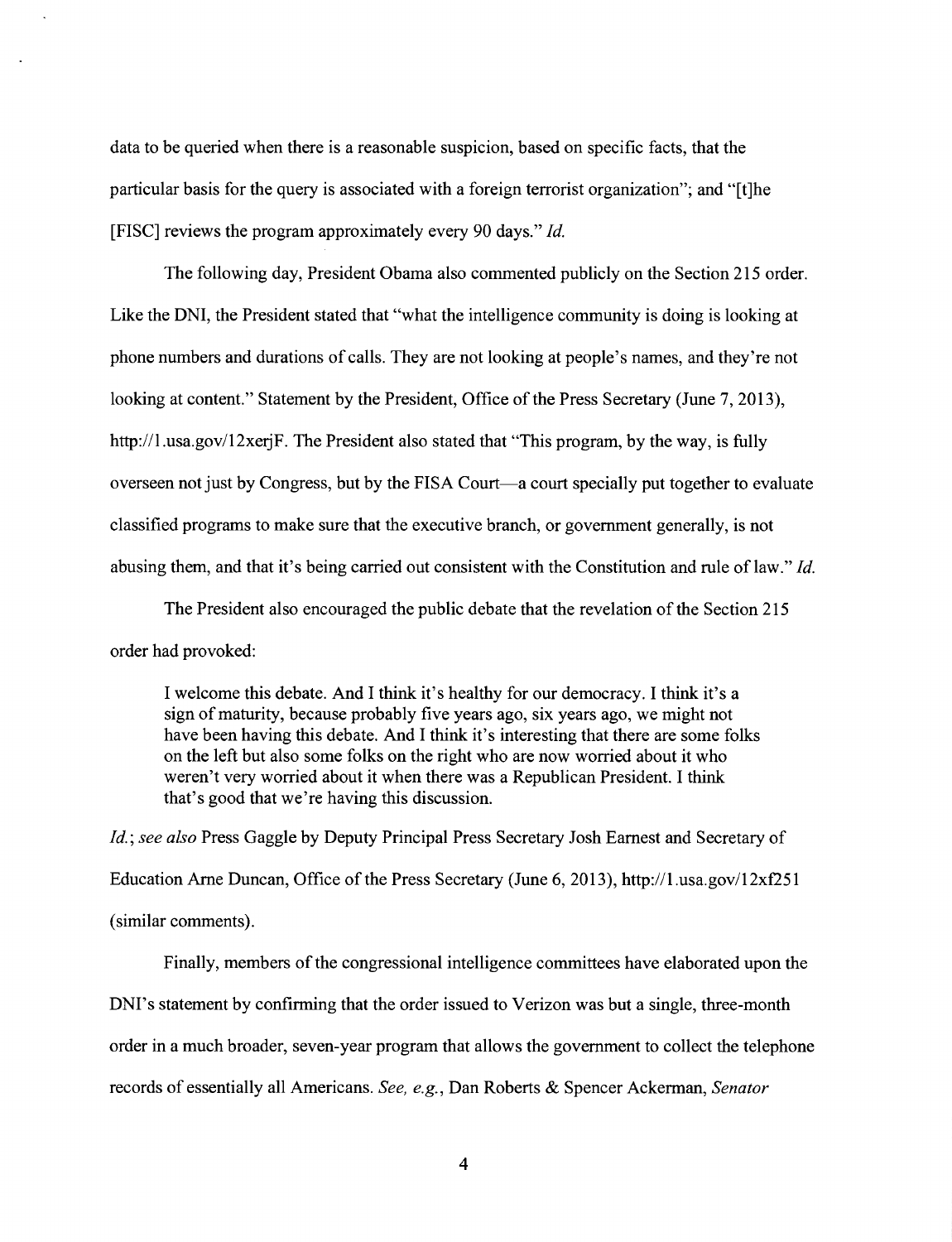*Feinstein: NSA Phone Call Data Collection in Place 'Since 2006,*' Guardian, June 6, 2013, <http://bit.ly/13rfxdu> ("As far as I know, this is the exact three-month renewal of what has been the case for the past seven years. This renewal is carried out by the [foreign intelligence surveillance] court under the business records section of the Patriot Act."); *id.* (Senator Saxby Chambliss: "This has been going on for seven years.").

Like President Obama, Senator Dianne Feinstein—Chairman ofthe Senate Select Committee on Intelligence and a vocal proponent of the Section 215 program authorized by this Court—has encouraged public debate about the program and any proposed changes to it. Matthew DeLuca & Kasie Hunt, *NSA Snooping Has Foiled Multiple Terror Plots: Feinstein,* NBC News, June 6, 2013, <http://nbcnews.to/13rgO10> ("We are always open to changes. But that doesn't mean there will be any. It does mean that we will look at any ideas, any thoughts, and we do this on everything.").

Despite the extraordinary and increasing public interest in the surveillance program authorized by the Court, the Court's legal opinions evaluating the meaning, scope, and constitutionality of Section 215 and that program in particular remain secret.

#### **JURISDICTION**

As an inferior federal court established by Congress under Article III, this Court is vested with inherent powers, including "supervisory power over its own records and files." *Nixon* v. *Warner Commc'ns, Inc.,* 435 U.S. 589, 598 (1978); *accord Chambers* v. *NASCO, Inc.,* 501 U.S. 32, 43 (1991) ("It has long been understood that [c]ertain implied powers must necessarily result to our Courts of justice from the nature of their institution." (quotation marks omitted)). As this Court has previously determined, the FISC therefore has "jurisdiction in the first instance to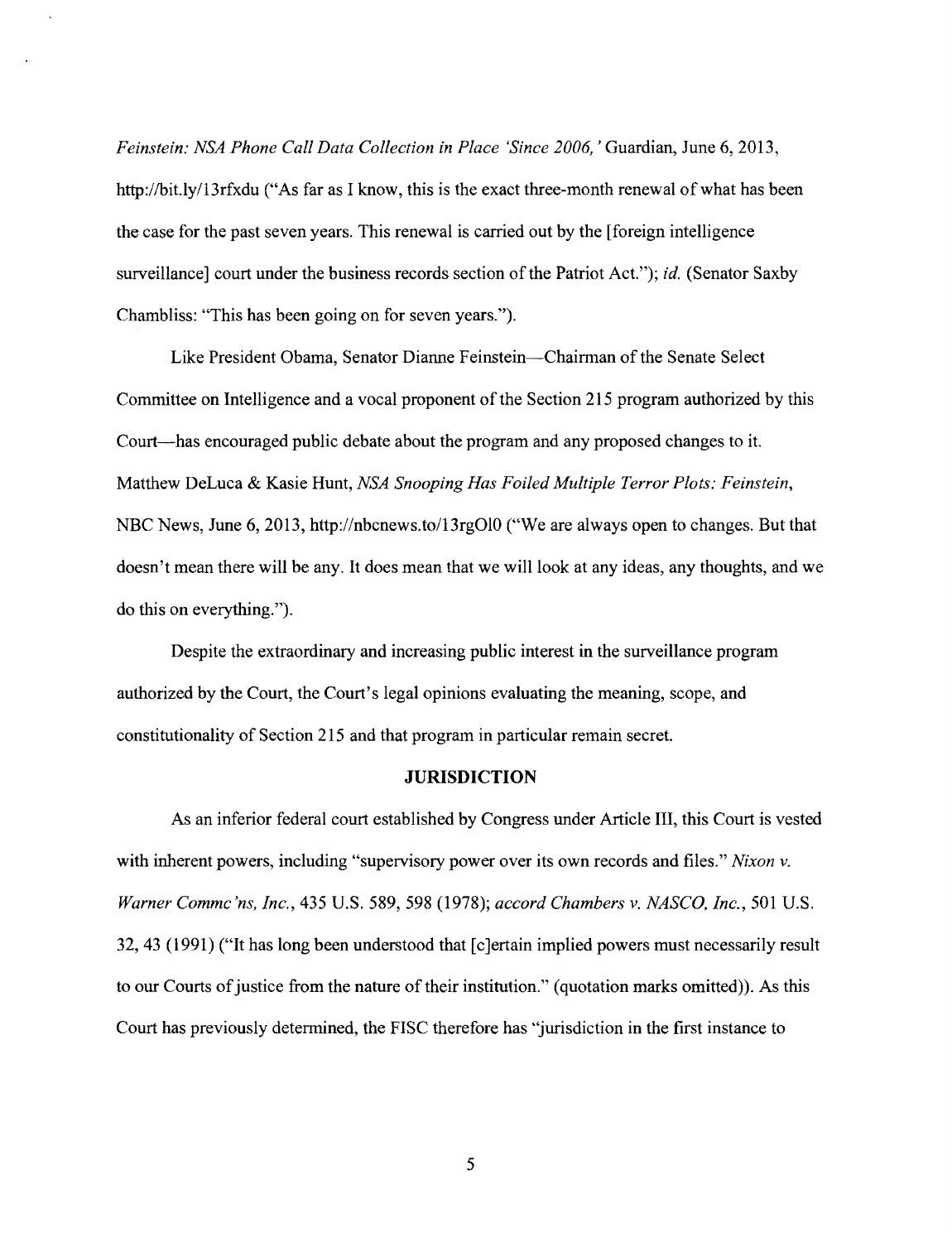adjudicate a claim of right to the court's very own records and files." In re Motion for Release of *Court Records,* 526 F. Supp. 2d at 487.

#### **ARGUMENT**

## **I. THE FIRST AMENDMENT COMPELS THE RELEASE OF THE COURT'S LEGAL OPINIONS RELATED TO SECTION 215 OF THE PATRIOT ACT.**

A. The First Amendment Right of Access Attaches to Judicial Opinions, Including the Opinions of this Court Interpreting Section 215.

That the judicial process should be as open to the public as possible is a principle enshrined in both the Constitution and the common law. *See RichmondNewspapers, Inc. v. Virginia,* 448 U.S. 555, 564—73 (1980); *Lugosch v. Pyramid Co. ofOnondaga,* 435 F.3d 110, 119 (2d Cir. 2006) ("The common law right ofpublic access to judicial documents is firmly rooted in our nation's history."); *of* Letter from James Madison to W.T. Barry (Aug. 4, 1822), *in* 9 Writings of James Madison at 103 (G. Hunt ed. 1910) ("A popular Government, without popular information, or the means of acquiring it, is but a Prologue to a Farce or a Tragedy; or, perhaps both."). The public's right of access to judicial proceedings and records under the First Amendment is not absolute; while some exclusions may pass constitutional muster, "[w]hat offends the First Amendment" isjudicial secrecy imposed "without sufficient justification." *N.Y. Civil Liberties Union* v. *N.Y.C. TransitAuth.,* 684 F.3d 286, 296 (2d Cir. 2012). Under the Supreme Court's prevailing "experience and logic" test, the public's qualified First Amendment right of access to judicial proceedings and records attaches where (a) the types of judicial processes or records sought have historically been available to the public, and (b) public access plays a "significant positive role" in the functioning ofthose proceedings. *Press-Enter. Co. v. Superior Court,* 478 U.S. 1,9, <sup>11</sup> (1986) *(fPress-Enter. IT'); see Globe Newspaper v. Superior Court,* 457 U.S. 596, 605-07 (1982); *Wash. Post v. Robinson,* 935 F.2d 282, 287-92 (D.C. Cir. 1991). Here, there is a nearly unbroken tradition of public access to judicial rulings and opinions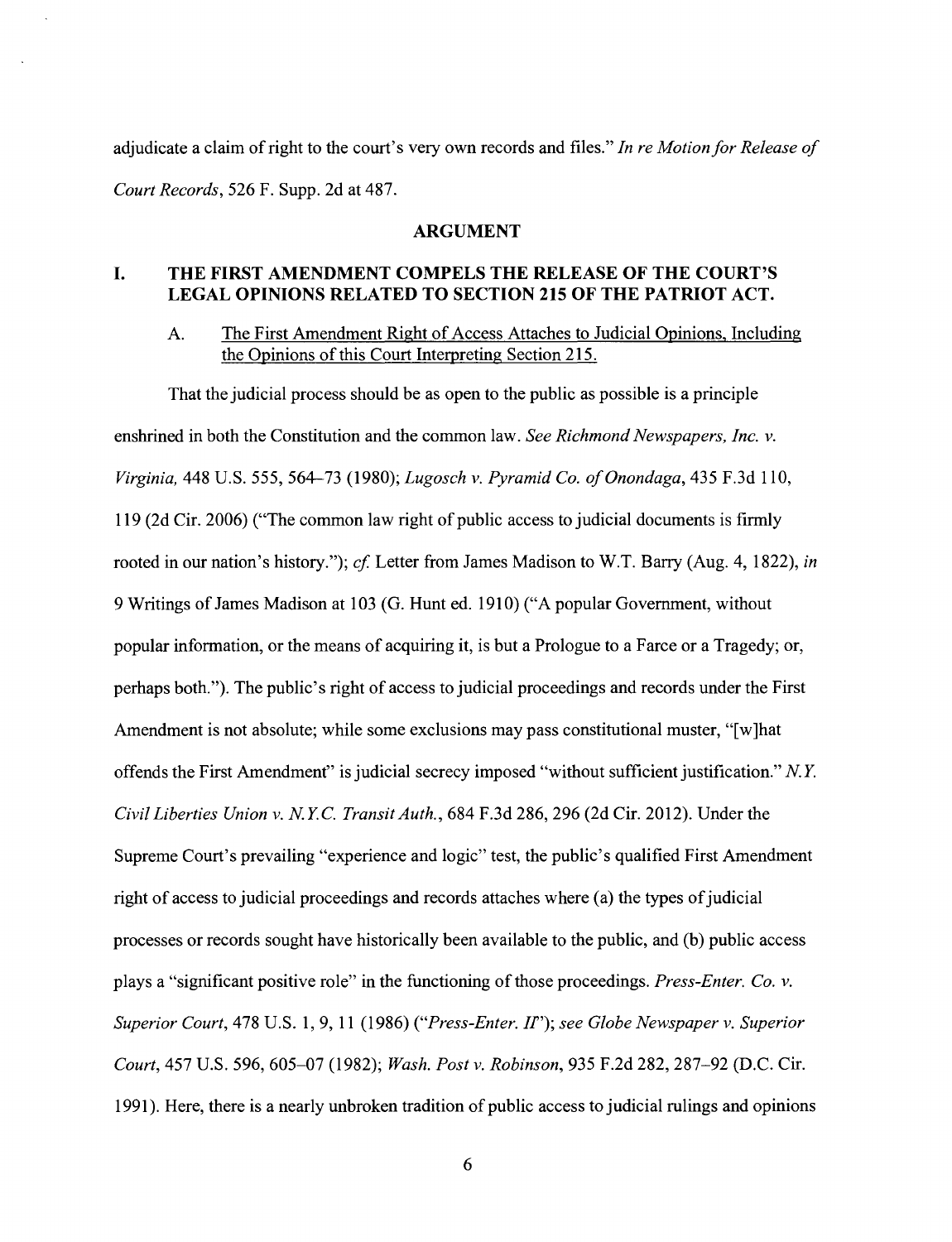interpreting the laws governing the American people and their government. Moreover, publishing judicial opinions interpreting limits on government power—particularly when those opinions construe the scope of domestic surveillance authority—crucially enhances the public's ability to evaluate its representatives and function as an essential check on its government.

In concluding otherwise upon consideration ofthe ACLU's previous public-access motion to this Court, the Court erred. By limiting the Court's analysis to whether the two published opinions of this Court "establish a tradition of public access" and concluding that "the FISC is not a court whose place or process has historically been open to the public," *In re Motion forRelease ofCourt Records,* 526 F. Supp. 2d 484, 493 (FISA Ct. 2007) (emphasis omitted), the Court failed to identify the proper focus of the "experience" prong of the Supreme Court's test. As that Court has made clear, "the 'experience' test of *Globe Newspaper* does not look to the particular practice of any one jurisdiction, but instead to the experience in that *type* or *kind* of hearing throughout the United States." *El Vocero de P.R. v. Puerto Rico,* 508 U.S. 147, 150 (1993) (per curiam) (quotation marks omitted). And far from "resulting] in a diminished flow of information $\lceil \cdot \rceil$  to the detriment of the process in question," disclosure of the requested opinions would serve weighty democratic interests by informing the governed about the meaning of public laws enacted on their behalf.

## 1. "Experience"

When evaluating the First Amendment interests at stake in public-access cases, the proper focus is the *type* ofjudicial records or process to which a petitioner seeks access, not the past practice ofthe specific forum. *See, e.g., El Vocero de P.R.,* 508 U.S. at 150; *N.Y. Civil Liberties Union,* 684 F.3d at 301 (rejecting the view that "[t]he *Richmond Newspapers* test looks . . . to the formal description of the forum"); *Hartford Courant Co. v. Pellegrino*, 380 F.3d

7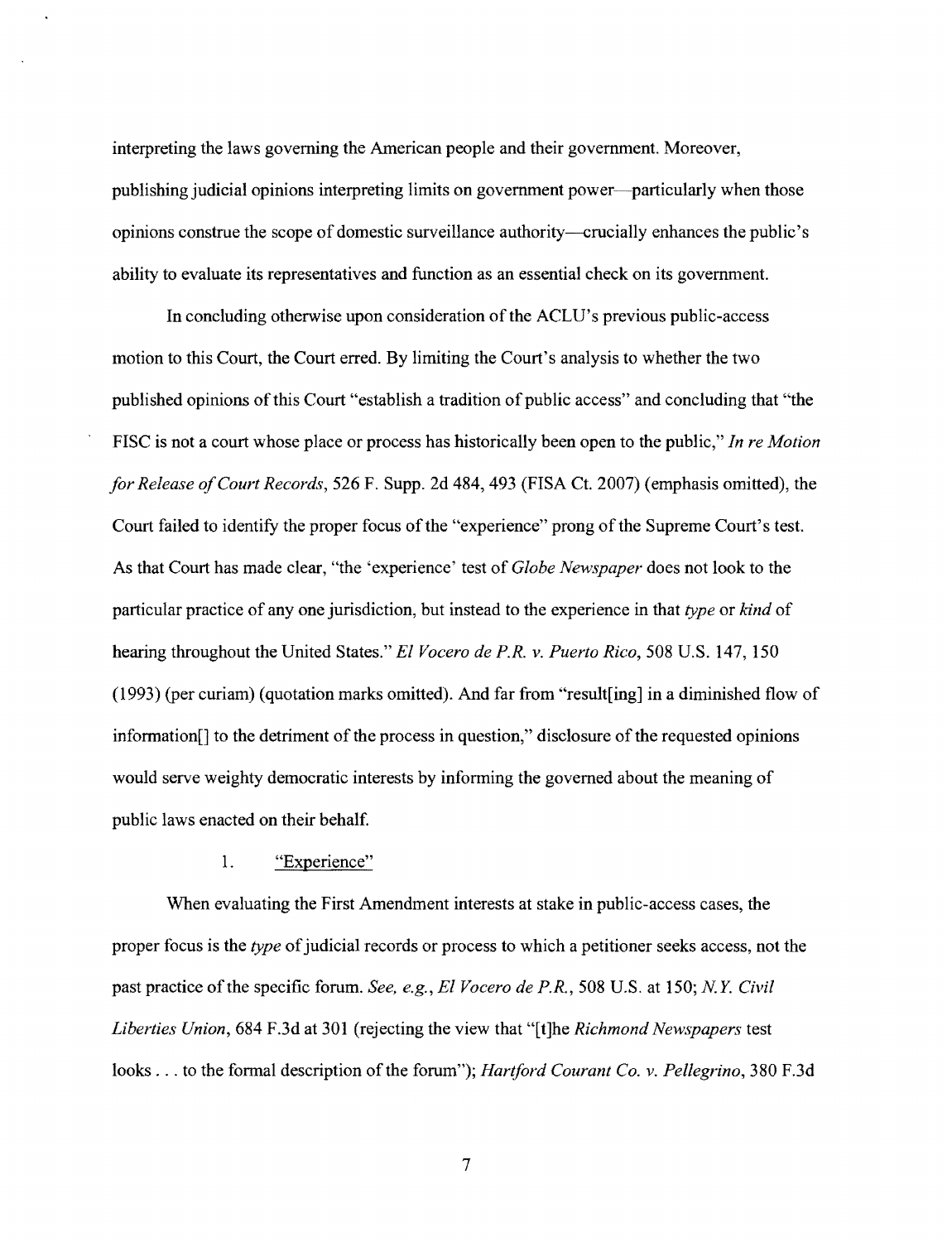83, 94 (2d Cir. 2004) (examining First Amendment right of access to district court "docket sheets and their historical counterparts," beginning with early English courts); *In re Boston Herald, Inc.,* 321 F.3d 174, 184 (1st Cir. 2003) (concluding that the experience test includes examining "analogous proceedings and documents"). Here, the types ofrecords at issue are judicial opinions interpreting the meaning of public statutes.<sup>[3](#page-8-0)</sup> And no type of judicial record enjoys as uninterrupted a history of presumptive openness as a judicial opinion. *See Lowenschuss* v. W. *Pub. Co.,* 542 F.2d 180, 185 (3d Cir. 1976) ("As ours is a common-law system based on the 'directive force' of precedents, its effective and efficient functioning demands wide dissemination of judicial decisions.  $\dots$  Even that part of the law which consists of codified statutes is incomplete without the accompanying body of judicial decisions construing the statutes. Accordingly, under our system of jurisprudence the judiciary has the duty of publishing and disseminating its decisions." (quoting Benjamin N. Cardozo, The Nature of the Judicial Process 20, 22 (1963))); *see also Scheiner* v. *Wallace,* 93 Civ. 62, 1996 WL 633226, at \*1 (S.D.N.Y. Oct. 31, 1996) ("The public interest in an accountable judiciary generally demands that the reasons for a judgment be exposed to public scrutiny. . . . Therefore, the presumption of public access to" judicial opinions "is particularly high." (citing *United States* v. *Amodeo,* 71 F.3d 1044, 1048–49 (2d Cir. 1995)). As part of this history, courts have found a qualified First Amendment right of access to judicial opinions construing the government's search and seizure powers. *See In re Application ofN.Y. Times Co. forAccess to Certain Sealed Court Records,* 585 F. Supp. 2d 83, 88 (D.D.C. 2008) (stating that "routine historical practice countenances in favor of a qualified First Amendment right of access to warrant materials").

<span id="page-8-0"></span><sup>&</sup>lt;sup>3</sup> This Court therefore erred in previously considering the "experience" test to address only "FISC orders" or "a narrow subset of FISC decisions of broad legal significance," In re Motion *for Release ofCourt Records,* 526 F. Supp. 2d at 492-93.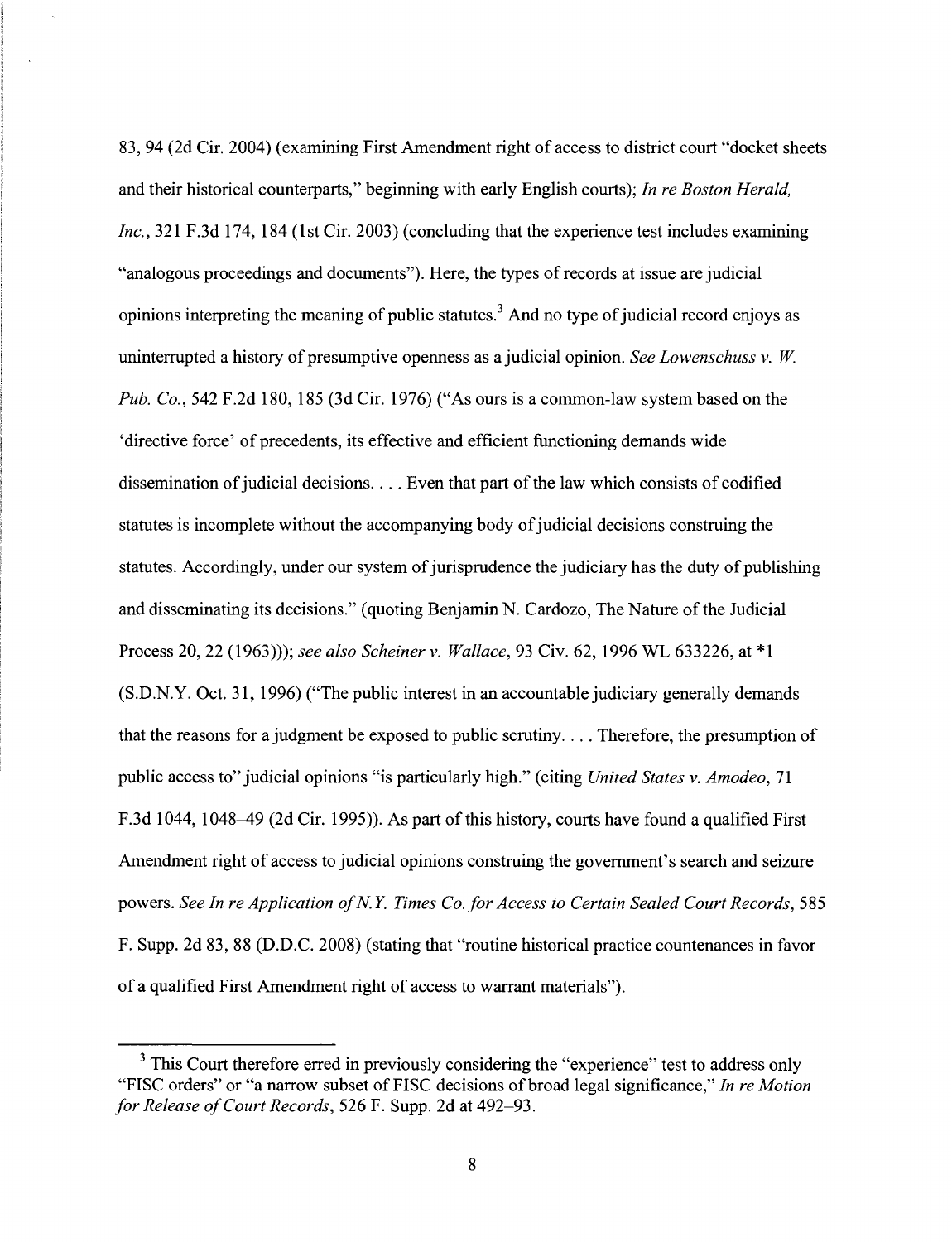## 2. "Logic"

Just as fundamentally, the "significant positive role" of public judicial decisionmaking in a democracy is so firmly established that it is hardly ever questioned. Public access to judicial opinions promotes confidence in the judicial system by allowing the public to evaluate for itself the operation and decisions of the courts. As the Supreme Court has explained, "[p]eople in an open society do not demand infallibility from their institutions, but it is difficult for them to accept what they are prohibited from observing." *Press-Enter. II,* 478 U.S. at 13; *see Richmond Newspapers*, 448 U.S. at 569 (discussing the value of an open justice system and noting that ""[w]ithout publicity, all other checks are insufficient: in comparison of publicity, all other checks are ofsmall account'" (alteration in original) (quoting Jeremy Bentham, Rationale of Judicial Evidence 524 (1827))); *United States v. Aref,* 533 F.3d 72, 83 (2d Cir. 2008) ("Transparency is pivotal to public perception of the judiciary's legitimacy and independence.");

*Huminski* v. *Corsones,* 396 F.3d 53, <sup>81</sup> (2d Cir. 2005) ("[I]n these cases . .. the law itselfis on trial, quite as much as the cause which is to be decided. Holding court in public thus assumes a unique significance in a society that commits itself to the rule of law." (quotation marks omitted)); *In re Orion Pictures Corp.,* 21 F.3d 24, 26 (2d Cir. 1994) ("This preference for public access is rooted in the public's first amendment right to know about the administration of justice. It helps safeguard the integrity, quality, and respect in ourjudicial system, and permits the public to keep a watchful eye on the workings of public agencies." (quotation marks and citations omitted)); *United States v. Ressam,* 221 F. Supp. 2d 1252, 1263 (W.D. Wash. 2002) (explaining that "the general practice of disclosing court orders to the public not only plays a significant role in the judicial process, but is also a fundamental aspect of our country's open administration of justice").

9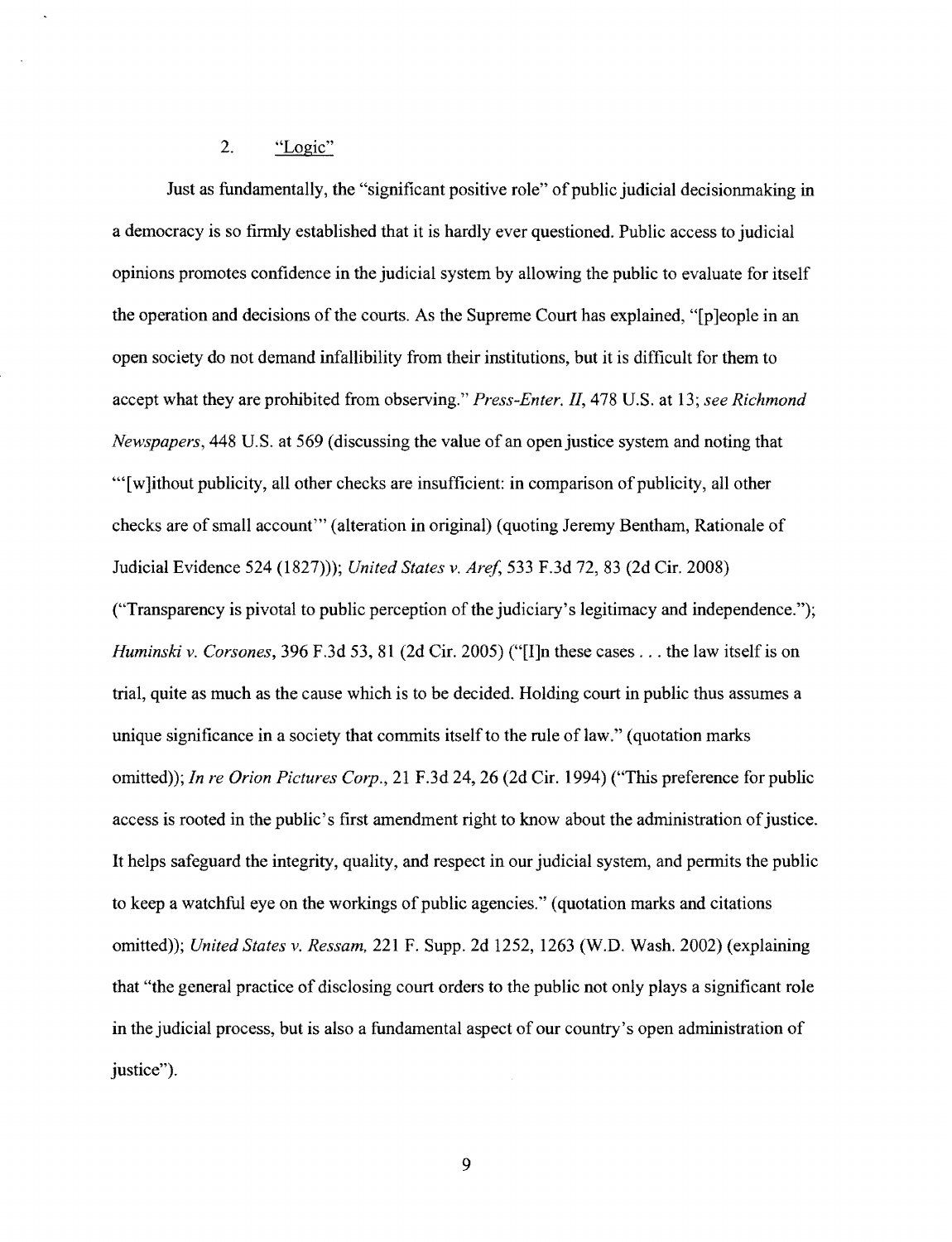The value in making judicial opinions available to the public only increases where, as here, the subject of such opinions concerns both the power of the Executive Branch and the constitutional rights of citizens [4](#page-10-0) *See F.T.C.* v. *StandardFin. Mgmt. Corp.,* 830 F.2d 404, 410 (1st Cir, 1987) ("The appropriateness ofmaking court files accessible is accentuated in cases where the government is a party: in such circumstances, the public's right to know what the executive branch is about coalesces with the concomitant right of the citizenry to appraise the judicial branch."); *In re Applicationfor Pen Register & Trap/Trace Device with Cell Site Location Auth.,* 396 F. Supp. 2d 747, 748-49 (S.D. Tex. 2005) ("The underlying order and application have been sealed at the government's request, in order not to jeopardize the ongoing criminal investigation. This opinion will not be sealed, because it concerns a matter of statutory interpretation which does not hinge on the particulars of the underlying investigation. The issue explored here has serious implications for the balance between privacy and law enforcement, and is a matter of first impression in this circuit as well as most others.").

This principle is no less true in the context of national security, where the courts have routinely recognized and given effect to the public's right of access to judicial orders and opinions. Indeed, where matters of national security are at stake, the role of public evaluation of judicial decisions takes on an even weightier role. *See Ressam,* 221 F. Supp. 2d at 1262 (in discussing a protective order in a terrorism prosecution, explaining that "there is a venerable tradition of public access to court orders").

<span id="page-10-0"></span><sup>&</sup>lt;sup>4</sup> The Second Circuit has explained that "the weight to be given the presumption of access must be governed by the role of the material at issue in the exercise of Article III judicial power and the resultant value of such information to those monitoring the federal courts." *Amodeo*, 71 F.3d at 1049.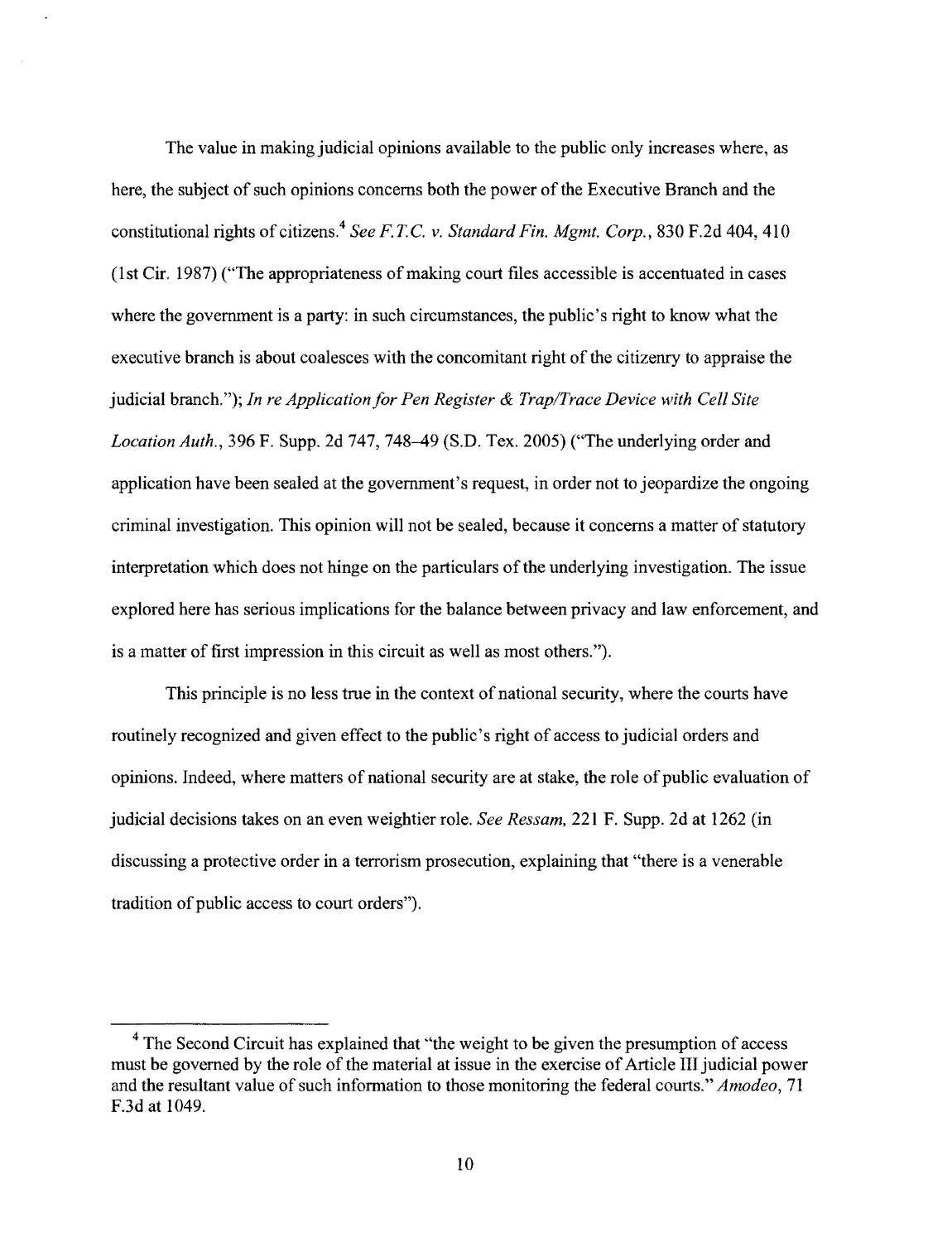Moreover, public release of this Court's legal interpretations of Section 215 would benefit the public interest immensely.<sup>[5](#page-11-0)</sup> As discussed above, the recent disclosures about the Executive Branch's use of its surveillance authority under Section 215 have prompted a renewed debate about that authority—a debate welcomed by both President Obama and members of Congress. Because the Verizon 215 Order merely implements, rather than explains, the government's surveillance authority under Section 215, the release of opinions issued by this Court interpreting that authority would permit the public to more fully understand the order's meaning and to contribute to the ongoing debate, as well as to hold its representatives accountable for their support of or opposition to such authority.

For example, release of Section 215 opinions would allow the public to understand the reach of the statutory term "tangible things," which is not defined in FISA but apparently has been interpreted to include even electronic items. *Compare* 50 U.S.C. § 1861(a)(1) (stating that "tangible things" "includefe] books, records, papers, documents, and other items"), *with* Verizon 215 Order at 2 (stating that "tangible things" include "all call detail records or 'telephony metadata' created by Verizon for communications (i) between the United States and abroad; or (ii) wholly within the United States, including local telephone calls"). Likewise, disclosure of the Court's opinions would inform ongoing debate about the statutory phrase "relevant to an authorized investigation," 50 U.S.C. § 1861(b)(2)(A), and address confusion as to how the call records of all Americans or all Verizon customers could be "relevant to" an investigation. *See, e.g.,* Amy Davidson, *The N.S.A.~Verizon Scandal, Close Read,* New Yorker (June 6, 2013), <http://nyr.kr/ZvnXzM> ("Does the government believe that the possibility that someone,

<span id="page-11-0"></span> $<sup>5</sup>$  The relief sought by this motion does not, as this Court interpreted the ACLU's 2007</sup> motion, seek "broad public access to FISC proceedings or records," *In re MotionforRelease of Court Records,* 526 F. Supp. 2d at 494, but only those opinions that evaluate the meaning, scope, and constitutionality of Section 215.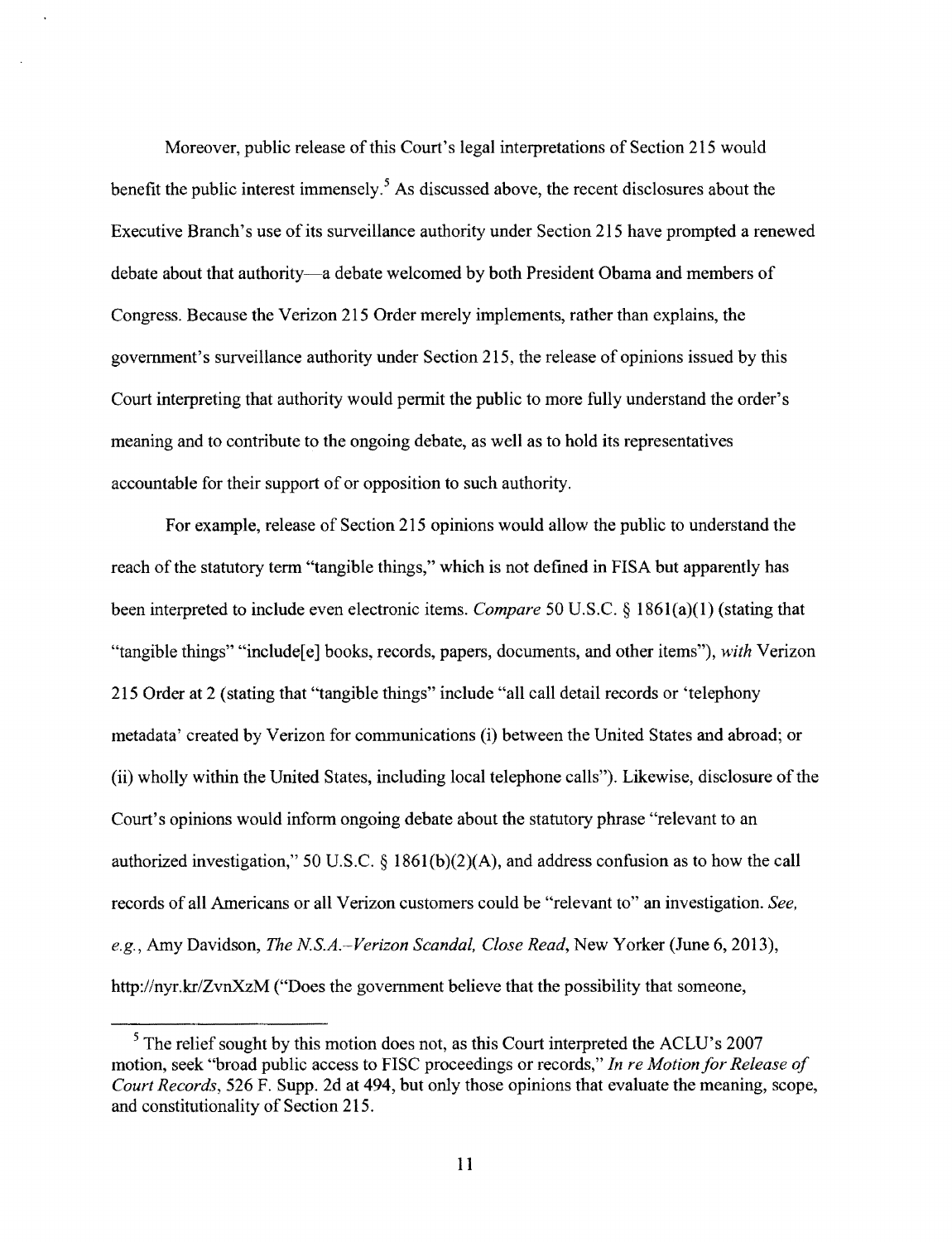somewhere, is calling a terrorist makes the entire body of phone calls relevant? If the answer is

yes—and I don't think it is—then there is something very wrong with the law."); Benjamin

Wittes, *A Correction and a Reiteration,* Lawfare (June 6, 2013, 7:53 PM), <http://bit.ly/lbaFxv8>

("But here's the problem: if that constitutes relevance for purposes of Section 215 then isn't all

data relevant to all investigations?").

The Verizon 215 Order raises other questions about how this Court has interpreted the

government's authority under the statute as well:

- Whether a statute authorizing the compelled disclosure of "tangible things" permits essentially real-time surveillance "on an ongoing daily basis"? *See* Verizon 215 Order at 1-2.
- Whether this Court has been asked to, or endeavored to, revisit its legal interpretation of Section 215 in light of the conclusion of five members of the Supreme Court in *United States v. Jones,* 132 S. Ct. 945 (2012), that "longer term" collection of location data or information not ordinarily protected by the Fourth Amendment constitutes a search? *See id.* at 964 (Alito, J., concurring in the judgment for four members of the Court); *id.* at 955 (Sotomayor, J.).
- Whether this Court has examined the application of*Smith v. Maryland,* 442 U.S. 735 (1979), to the mass acquisition of phone records by the government under Section 215?
- Whether this Court has considered the constitutionality of the "gag order" provision of Section 215, 50 U.S.C.  $\S$  1861(d), in light of the holding of the Second Circuit that a similar nondisclosure provision in another statute was unconstitutional? *See, e.g., John Doe, Inc.* v. *Mukasey,* 549 F.3d 861 (2d Cir. 2008).

Because there is a longstanding American tradition of public access to judicial opinions;

because such access positively contributes to the integrity of the judicial process, the democratic

legitimacy of this Court, and the public understanding of laws passed in its name; and because

the release of opinions interpreting Section 215 would illuminate crucial gaps in the public

knowledge about the breadth of its government's surveillance activities under the statute, this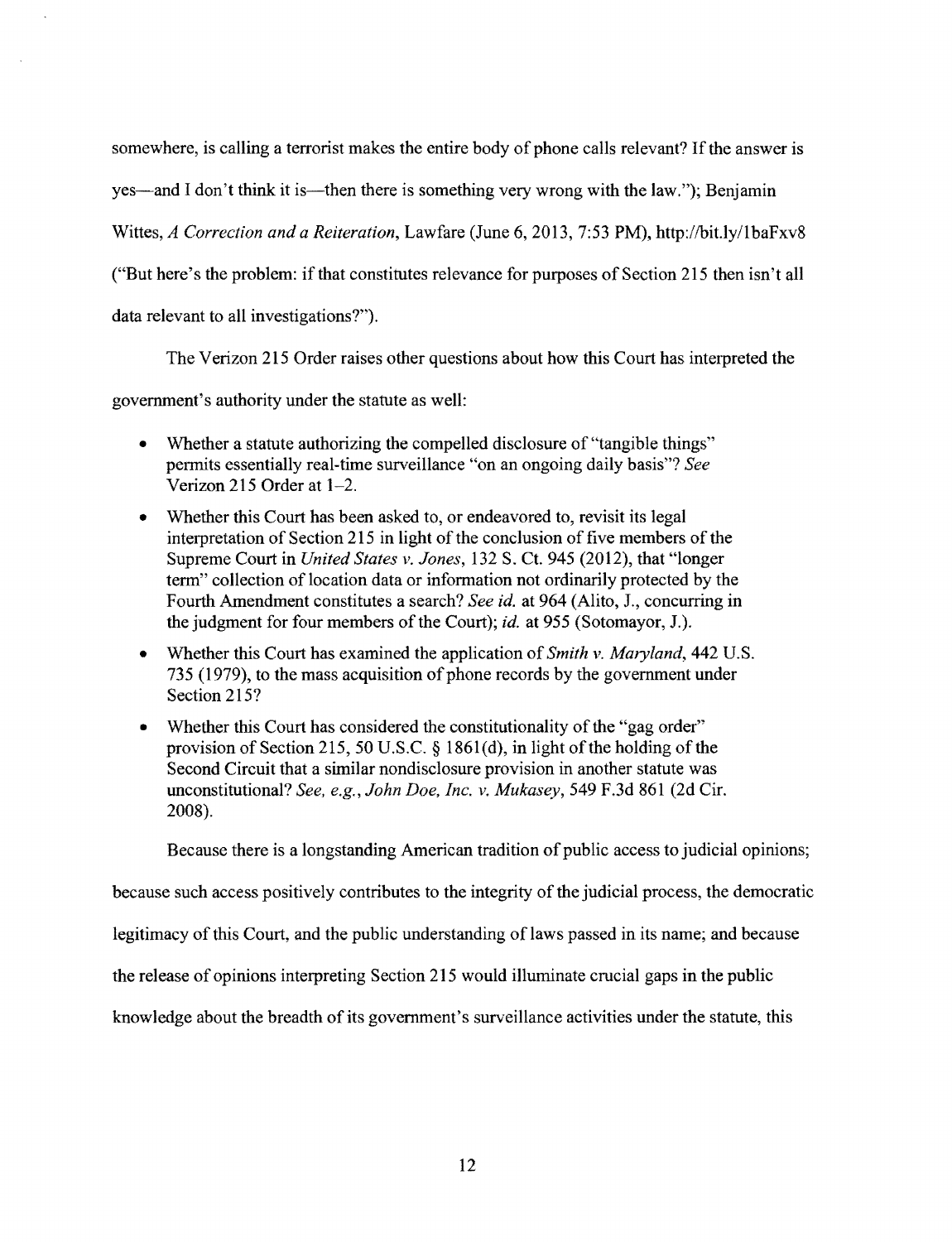Court should conclude that the public's First Amendment right of access attaches to the Court's legal opinions relating to Section 215.[6](#page-13-0)

## B. The First Amendment Requires Disclosure of the Court's Opinions Relating to Section 215.

When the First Amendment right of access attaches to judicial documents, strict scrutiny applies to any restriction ofthat right. *See Globe Newspaper Co.,* 457 U.S. at 606-07; *accord RichmondNewspapers,* 448 U.S. at 581. A court may restrict access only on the basis of a "compelling governmental interest," and only if the denial is "narrowly tailored to serve that interest." *Globe Newspaper Co.,* 457 U.S. at 606-07. Moreover, the burden to overcome a First Amendment right of access rests on the party seeking to restrict access, and that party must present specific reasons in support of its position. *See Press-Enter. II*, 478 U.S. at 15 ("The First Amendment right of access cannot be overcome by [a] conclusory assertion.").

The government cannot meet the strict-scrutiny test here. With the revelation of the Verizon 215 Order, the President's defense ofthe government's Section 215 surveillance, and the explanations given by DNI Clapper and members ofCongress, the proposition that the

<span id="page-13-0"></span><sup>&</sup>lt;sup>6</sup> In dismissing the ACLU's prior motion for public access, Judge Bates found it relevant that the Court's opinions could be obtained under the Freedom of Information Act ("FOIA"). On May 31,2011, the ACLU filed a FOIA request seeking records related to the government's legal interpretation of Section 215, including the legal opinions sought here. Compl.  $\P$  23–24, *Am. Civil Liberties Union v. FBI,* No. 11 Civ. 7562 (S.D.N.Y. Oct. 26, 2011), ECF No. 1. In subsequent litigation, the government has argued that it may not release "FISC records" under FOIA, because only this Court may do so. Second Supplemental Decl. of Mark A. Bradley at  $\P$ 12, *Am. Civil Liberties Union v. FBI,* No. 11 Civ. 7562 (S.D.N.Y. Apr. 26, 2013), ECF No. 55. That position contradicts representations made by the government before this Court, in which it insisted that FOIA was "the [o]nly [a]ppropriate [a]venue" for obtaining FISC opinions. Br. for Gov't at 5-7, *In re MotionforRelease ofCourtRecords,* 526 F. Supp. 2d 484 (FISA Ct. 2007). The Court credited that argument in rejecting the ACLU's previous motion for access to specific FISC records. *See In re Motionfor Release ofCourt Records,* 526 F. Supp. 2d at 491 n.18, 497. For the reasons explained in this motion, the public's First Amendment right of access attaches to this Court's legal opinions interpreting public laws, irrespective of the government's statutory obligation under FOIA to disclose records in its possession.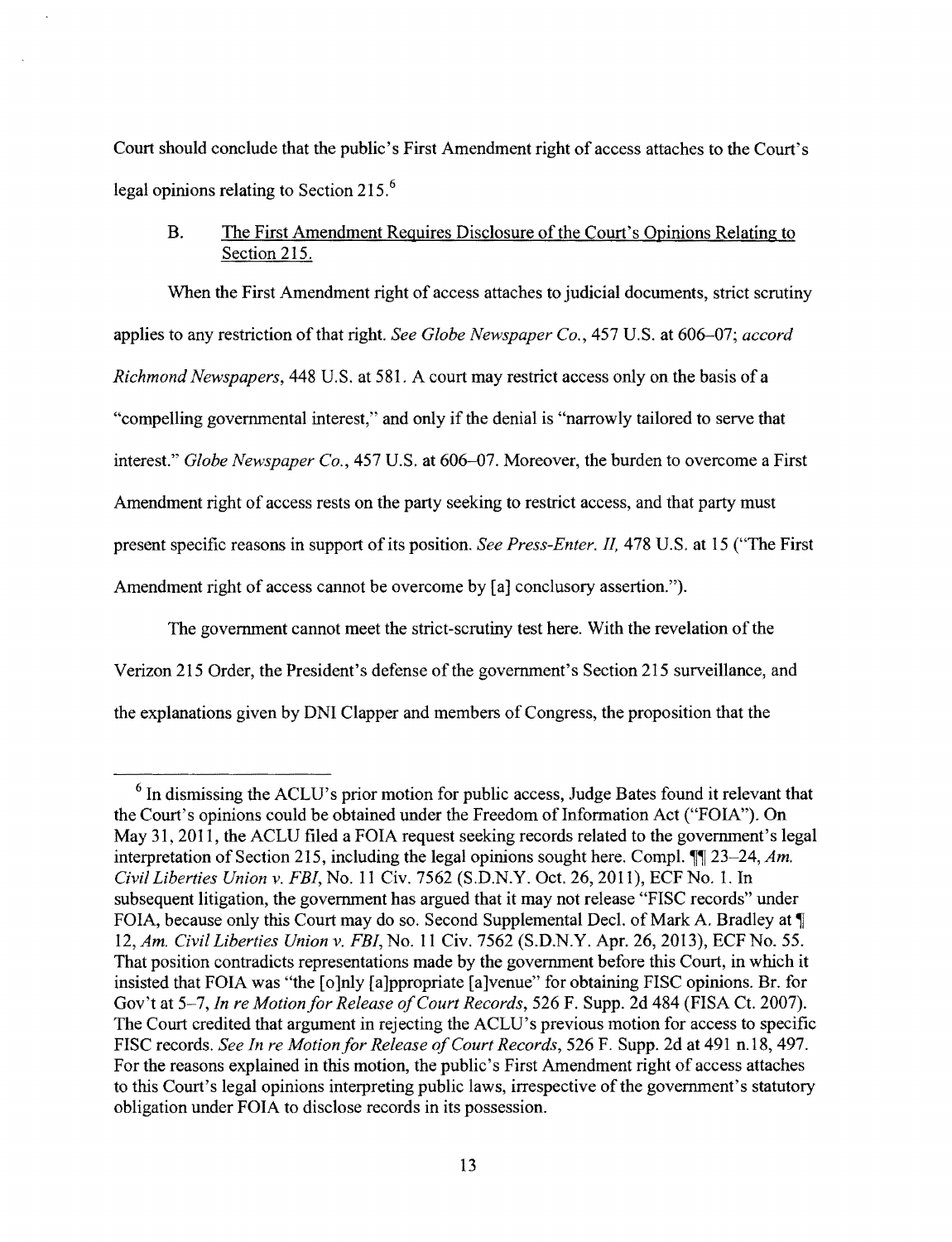government has an interest—let alone a "compelling" one—in preventing the release ofthis Court's opinions interpreting Section 215 is insupportable.<sup>[7](#page-14-0)</sup> In fact, a fuller accounting of the legal basis for the Verizon 215 Order would *serve* governmental interests by giving context and substance to the content of the order. *Cf.* James R. Clapper, DNI Statement on Recent Unauthorized Disclosures of Classified Information, Office of the Director of National Intelligence (June 6, 2013), <http://l> .<usa.gov/13jwuFc> ("DNI Statement") ("The article omits key information regarding how a classified intelligence collection program is used to prevent terrorist attacks and the numerous safeguards that protect privacy and civil liberties. I believe it is important for the American people to understand the limits of this targeted counterterrorism program and the principles that govern its use.").

Of course, portions of the Court's opinions may be sealed to serve compelling governmental interests—for example, to protect intelligence sources and methods that have not been previously disclosed—but the First Amendment requires the Court to ensure that any redactions be narrowly tailored to serve that interest. *Cf. Pepsico, Inc. v. Redmond,* 46 F.3d 29,

<span id="page-14-0"></span> $7$  That portions of the opinions sought might be classified is no obstacle to this Court's granting of the relief requested by this motion. The question whether—and to what extent judicial records must be disclosed is one for the Court to decide, applying the constitutional standard mandated by the First Amendment. *See, e.g., Washington Post Co. v. Soussoudis ,* 807 F.2d 383, 391–92 (4th Cir. 1986) ("[T]roubled as we are by the risk that disclosure of classified information could endanger the lives of both Americans and their foreign informants, we are equally troubled by the notion that the judiciary should abdicate its decisionmaking responsibility to the executive branch whenever national security concerns are present."); *United States v. Rosen,* 487 F. Supp. 2d 703, 716 (E.D. Va. 2007) ("While it is true, as an abstract proposition, that the government's interest in protecting classified information can be a qualifying compelling and overriding interest, it is also true that the government must make a specific showing of harm to national security in specific cases to carry its burden [under the *Press-Enterprise* standard]."). The government does not dispute that federal courts may order the release of classified information where justified. *See* Final Reply Br. of Appellants at 8 n.1, *Ctr. forInt* 7 *Envtl. Law v. Office ofthe U.S. Trade Representative,* No. 12-5136 (D.C. Cir. Nov. 27, 2012) (stating that the government has not "suggested that the Executive's determination that a document is classified should be conclusive or unreviewable").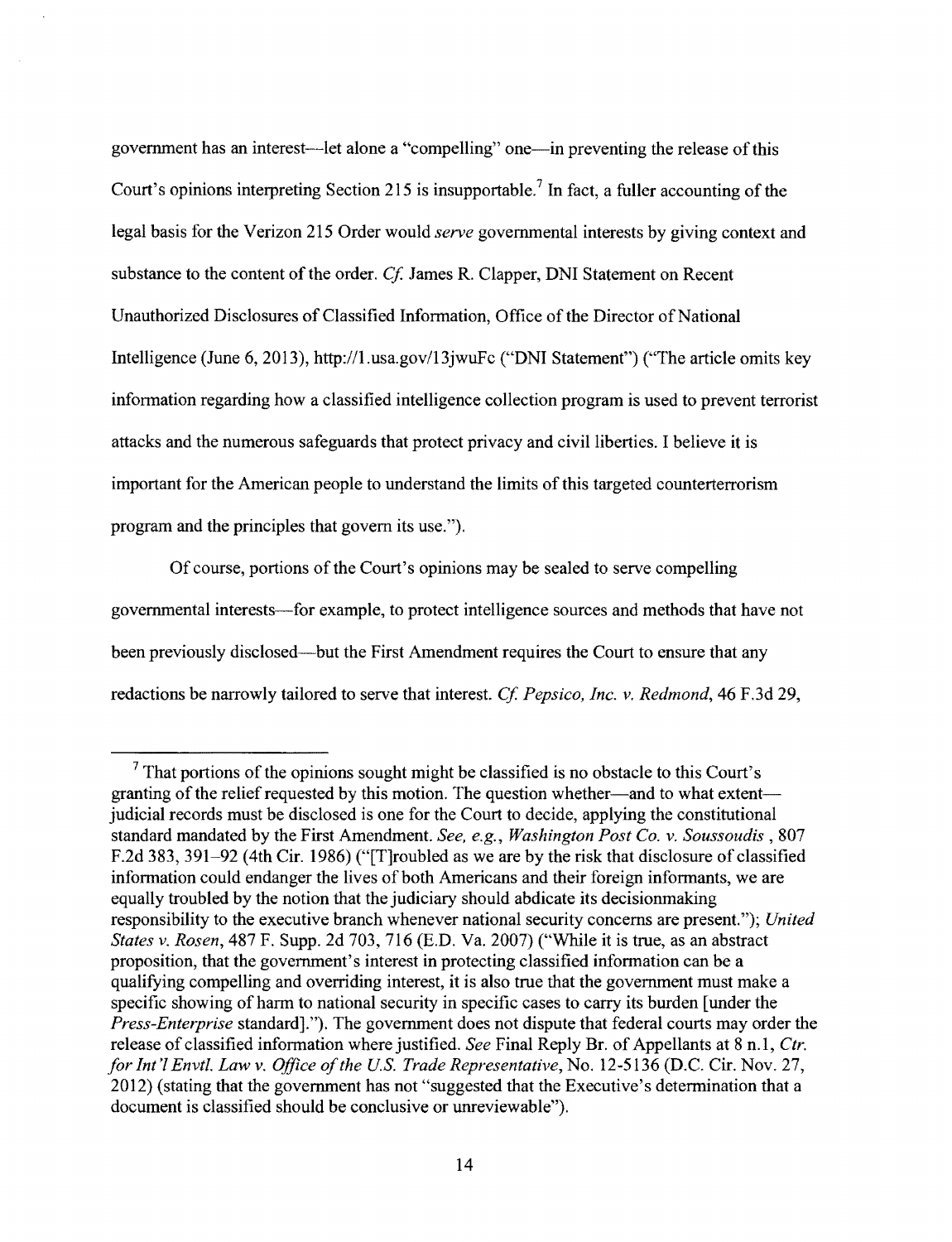31 (7th Cir. 1995) (Easterbrook, J.) ("The judge must make his own decision about what should be confidential (and thus be the subject of oblique reference) and what may be spoken of openly. I regret that this means extra work for the judge, but preserving the principle that judicial opinions are available to the public is worth at least that much sacrifice."). Critical to that analysis will be the numerous disclosures made to date regarding the government's surveillance activities under Section 215: that the government relies upon Section 215 to collect all Americans' call records, that it has been doing so for seven years, that this Court reauthorizes that collection program approximately every ninety days, and that this Court "only allows the data to be queried when there is a reasonable suspicion, based on specific facts, that the particular basis for the query is associated with a foreign terrorist organization." DNI Statement.

## **II. ALTERNATIVELY, THE COURT SHOULD EXERCISE ITS DISCRETION TO RELEASE ITS LEGAL OPINIONS CONCERNING SECTION 215.**

Even if the Court determines that the First Amendment does not require the release of these judicial decisions, the Court's supervisory powers over its own records, as reflected in the FISC Rules, permit the Court to publish its orders and opinions. The movants respectfully request that the Court exercise this authority.

The FISC Rules expressly permit the Court to publish its own orders, opinions, or other decisions *"sua sponte* or on motion by a party request that [they] be published." FISC R.P. 62(a)  $(2010)$ .<sup>[8](#page-15-0)</sup> Indeed, in 2010, the Court revised its procedural rules to clarify that the Court may

<span id="page-15-0"></span><sup>&</sup>lt;sup>8</sup> Rule 62 of the FISC Rules, effective November 1, 2010, states:

<sup>(</sup>a) Publication of Opinions. The Judge who authored an order, opinion, or other decision may *sua sponte* or on motion by a party request that it be published. Upon such request, the Presiding Judge, after consulting with other Judges of the Court, may direct that an order, opinion or other decision be published. Before publication, the Court may, as appropriate, direct the Executive Branch to review the order, opinion or other decision and redact it as necessary to ensure that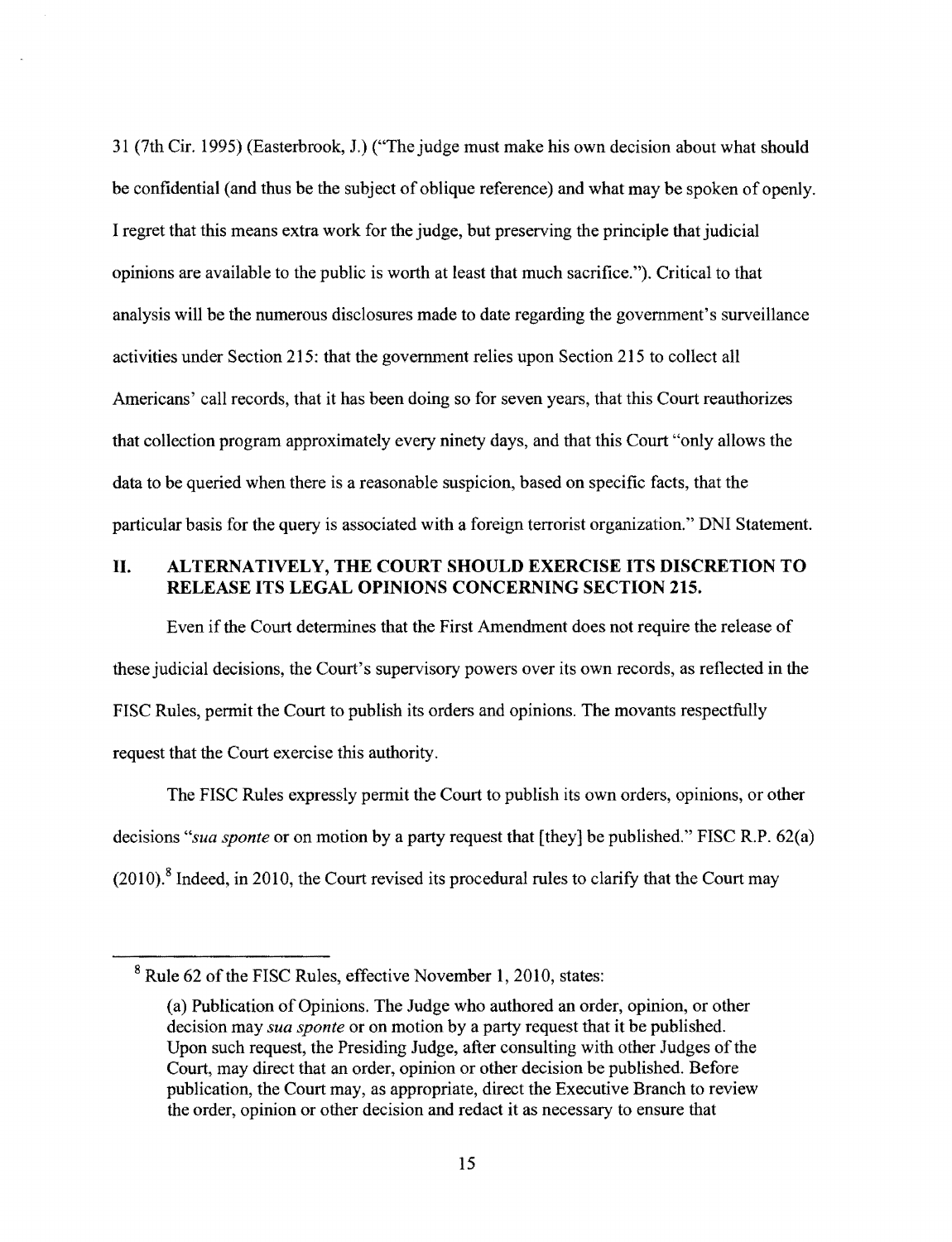release its orders and opinions without prior Executive Branch approval or review.<sup>[9](#page-16-0)</sup> Moreover, the Court would have authority to grant this motion even in the absence of these rules, because it is fundamental that "every court has supervisory power over its own records and files." *In re Motionfor Release ofCourt Records,* 526 F. Supp. 2d at 486-87 (quoting *Nixon* v. *Warner Communications, Inc.,* 435 U.S. 589 (1978)); *see also Gambale* v. *Deutsche BankAG,* 377 F.3d 133, 140 (2d Cir. 2004).

The movants recognize that this Court's docket encompasses a great deal of material that is properly classified. This motion does not seek the disclosure of intelligence targets or, for that matter, any properly classified information. But some matters that come before the FISC raise novel and complex legal issues and, as a consequence, generate legal interpretations of broad significance. The FISC Rules contemplate instances in which the Court can and should provide public access to these decisions—and the Court has, in the past, exercised this power in precisely the manner urged by the movants. On at least three occasions, this Court or the FISA Court of Review ("FISCR") has recognized the public interest in the Court's resolution ofsuch issues and has, accordingly, published its rulings. In the early 1980s, Presiding Judge George Hart published an opinion concerning the Court's authority to issue warrants for physical searches. Letter from Presiding Judge Colleen Kollar-Kotelly to Hon. Patrick J. Leahy, et al. (Aug. 20, 2002) ("Kollar-Kotelly Letter"), *available at* <http://bit.ly/114e6SM>; *see* James Bamford, The Puzzle Palace: A Report on America's Most Secret Agency (Penguin Books 1983). In 2002, the

properly classified information is appropriately protected pursuant to Executive Order 13526 (or its successor).

<span id="page-16-0"></span>*<sup>9</sup> Compare* FISC R.P. 62(a) (2010) (stating that before publication of an opinion the Court "may, as appropriate, direct the Executive Branch to review the order, opinion, or other decision and redact it as necessary to ensure that properly classified information is appropriately protected"), *with* FISC R.P. 5(c) (2006) (stating that before publication of an opinion it "must be reviewed by the Executive Branch and redacted, as necessary, to ensure that properly classified information is appropriately protected").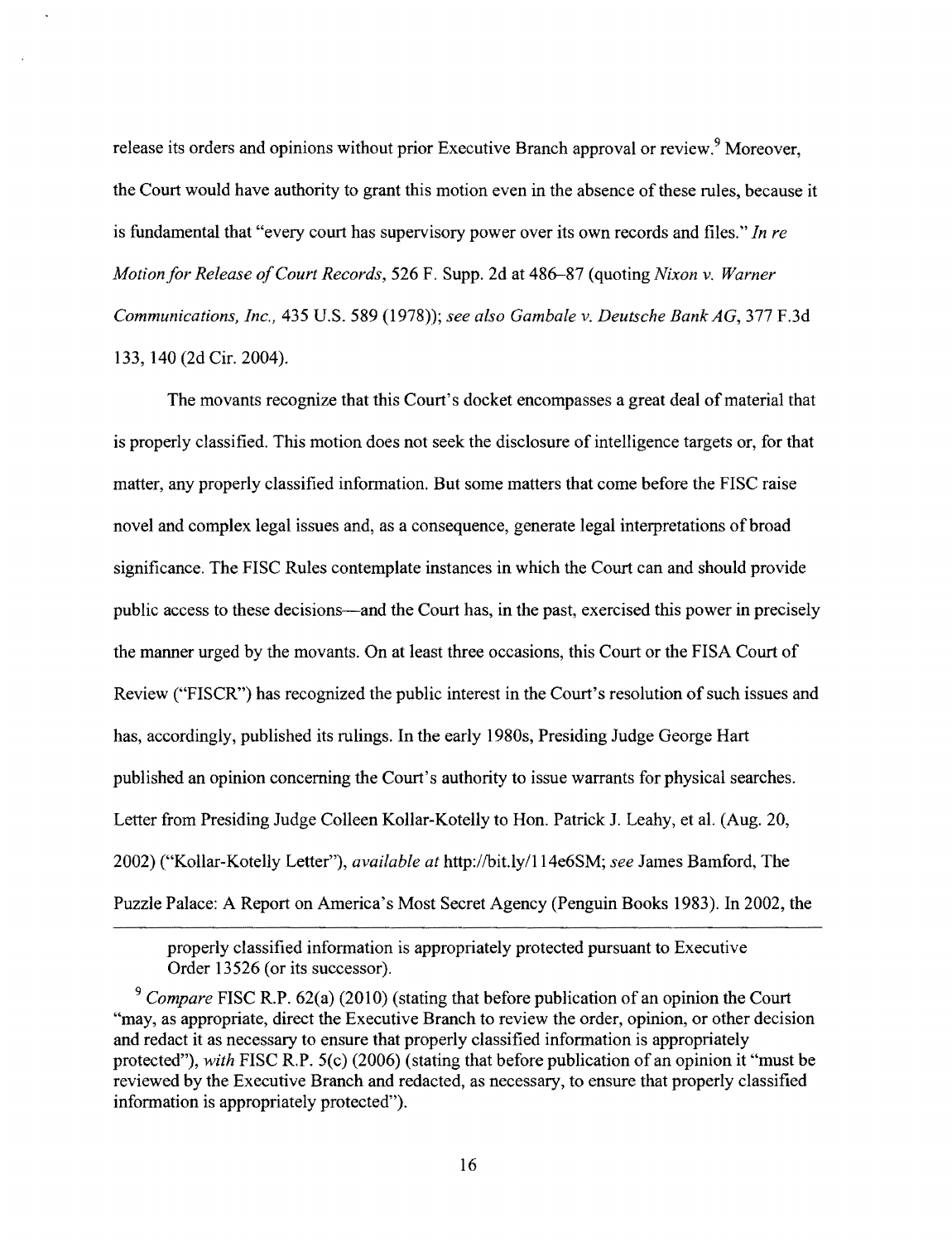Court published an en banc decision addressing the government's motion to vacate certain procedures that the Court had previously enforced as "minimization procedures" under 50 U.S.C. § 1801(h). *See* Hon. Kollar-Kotelly Letter.<sup>[10](#page-17-0)</sup>

Most recently, in 2009, the FISCR released a formerly classified opinion because it "addresses and resolves issues of statutory and constitutional significance," because "it would serve the public interest and the orderly administration of justice to publish" the opinion, and because the Court could redact classified material from the opinion without "distorting the content of the discussion of the statutory and constitutional issues." Order, *In re Directives [Redacted] Pursuant to Section 105B ofthe Foreign Intelligence Surveillance Act,* No. 08-01 at <sup>1</sup> (FISA Ct. Rev. Jan. 12, 2009), *available at* <http://bit.ly/r32r2W>. All ofthose factors apply with equal force to this motion. At a minimum, the Court's previous disclosures show that the type of tailored, limited publication of the Court's legal reasoning requested here can be accomplished without harm to national security.

The Court's opinions concerning Section 215 plainly address legal issues of similarly broad significance. The broad surveillance power conferred by Section 215 and the unknown reach of several of the statute's terms make any controlling judicial interpretation of the law a matter of acute public concern. The materials sought by this motion are not simply routine FISC orders that granted run-of-the-mill surveillance applications; they are, instead, decisional law fixing the limits ofthe government's surveillance authority. The opinions are surely, in practice, a clearer statement ofwhat Section 215 does and does not allow than the words in the U.S. Code.

<span id="page-17-0"></span> $10$  This Court's decision was later appealed by the government, requiring the FISCR to convene for the first time ever. The FISCR published its subsequent order and opinion. *See In re Sealed Case,* 310 F.3d 717, 742 (FISA Ct. Rev. 2002). The briefs submitted by the government were also made public. *See* Br. for the United States, *In re Sealed Case,* No. 02-001 (Aug. 21, 2002); Supp. Br. for the United States, *In re Sealed Case,* No. 02-001 (Sep. 25, 2002). The briefs are available at <http://fas.org/irp/agcncy/doj/fisa/>.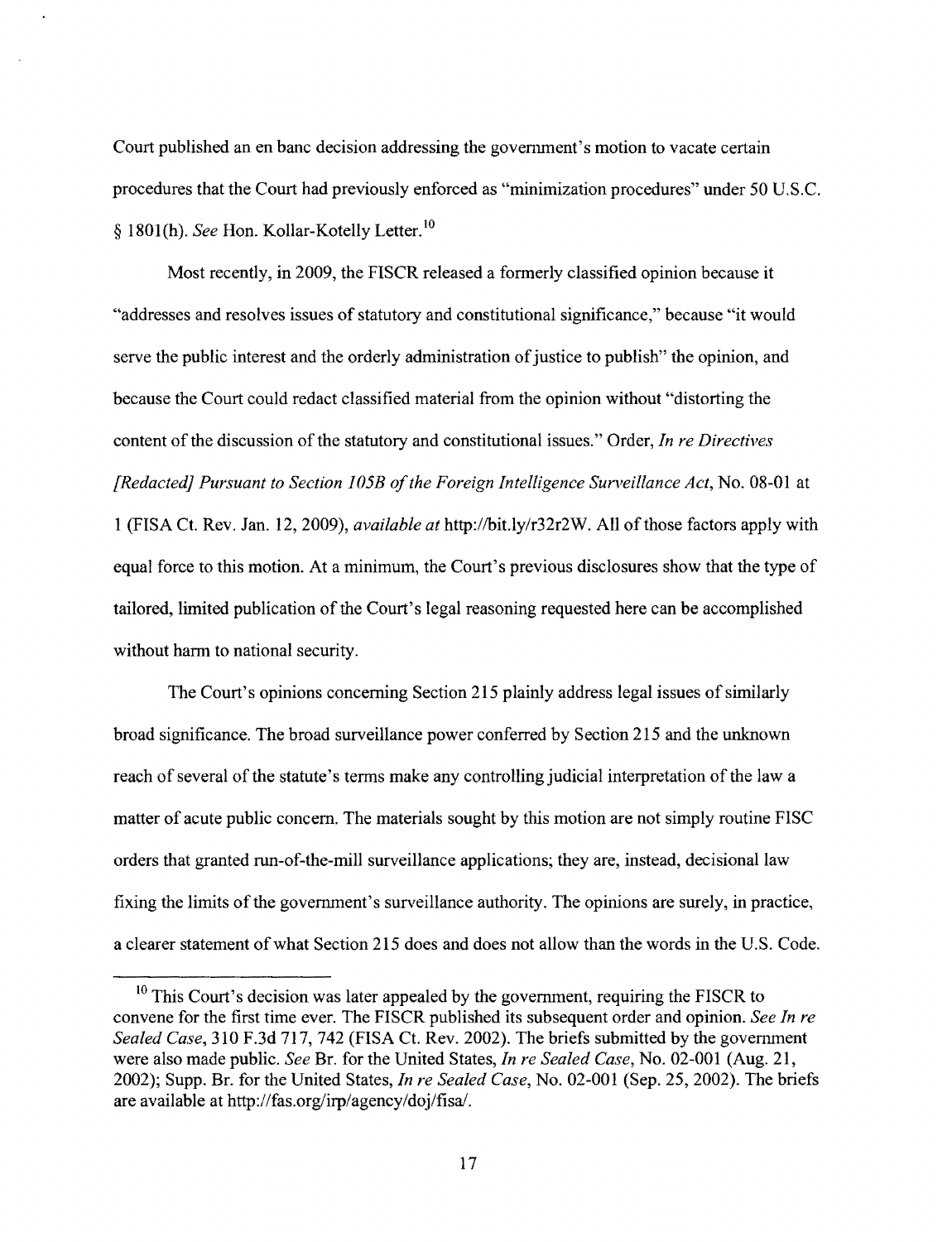That the release of the Verizon 215 Order came as such a shock to the nation indicates just how uninformed the public has been to date about the scope of the provision.

Access to these legal opinions is thus crucial: the public cannot assess the country's laws, the work oftheir legislators, or the powers conferred upon their executive officials unless they know what the courts take those laws to mean. In this way, the sealed opinions at issue have farreaching implications. In "address[ing] and resolv[ing] issues of statutory and constitutional significance," they affect far more than the executive's authority to conduct surveillance in individual foreign intelligence or terrorism investigations. Order, *In re Directives [Redacted] Pursuant to Section 105B ofthe Foreign Intelligence Surveillance Act,* No. 08-01 at <sup>1</sup> (FISA Ct/ Rev. Jan. 12, 2009). Disclosure of these opinions, with redactions to protect information that warrants continued sealing, is consistent with the Court's past practice and procedural rules.

Moreover, the recent disclosures relating to the government's surveillance activities under Section 215 eliminate any interest in continued sealing of the Court's legal opinions. As explained above, the President, the Director of National Intelligence, and members of the congressional intelligence committees have revealed the essential details of the program. This Court's rules permit it to publish its legal opinions in precisely these circumstances. At the same time, the Court's previous disclosures exemplify the Court's ability to properly balance the need for disclosure with the government's interest in secrecy in this context. There is no obstacle either procedural or practical—to releasing FISC opinions that have been carefully redacted to protect specific intelligence interests, so that the public knows the meaning ofits laws.

18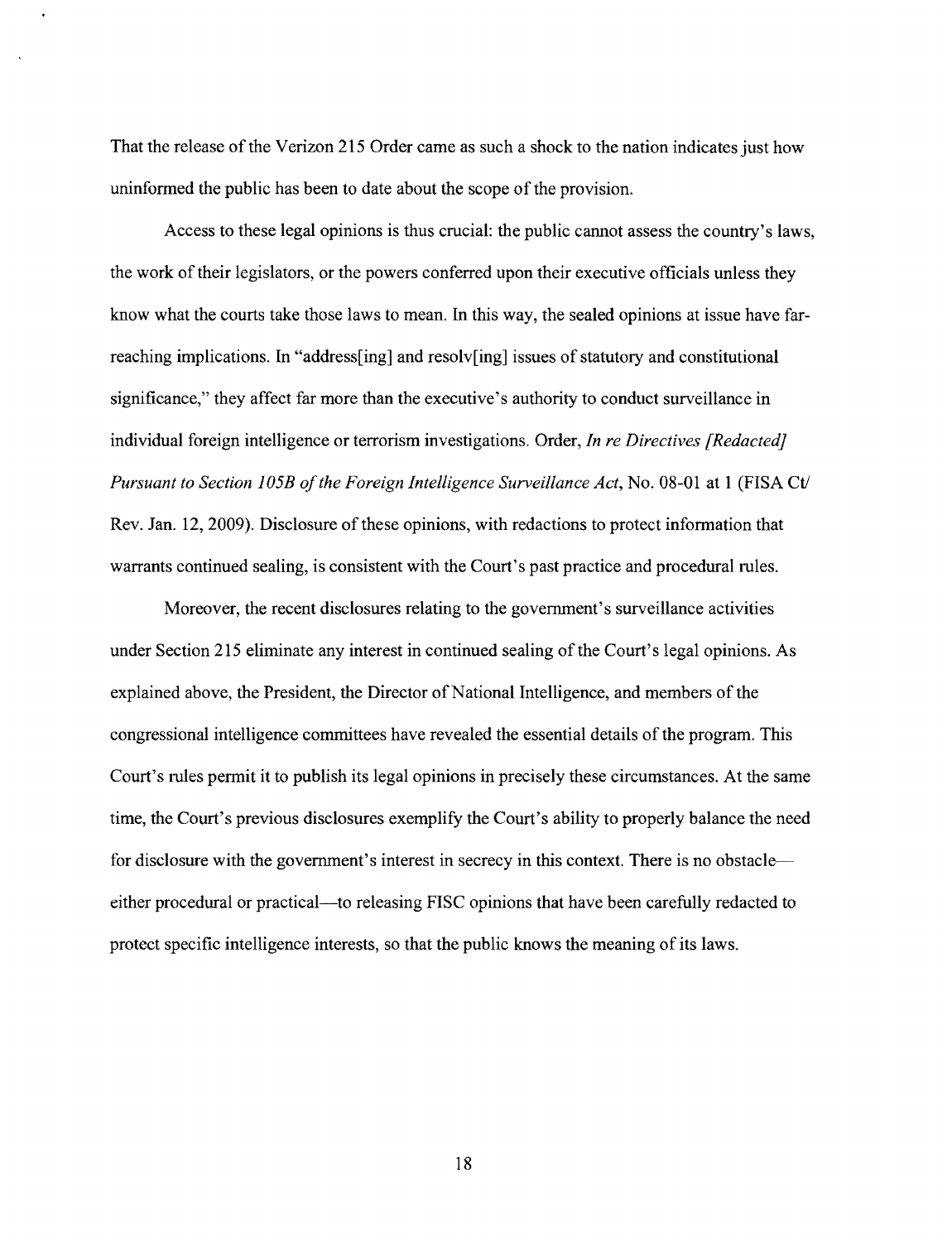#### **CONCLUSION**

For the foregoing reasons, the movants respectfully request that this Court unseal its opinions evaluating the meaning, scope, and constitutionality of Section 215 of the Patriot Act. The movants request that these materials be released as quickly as possible and with only those redactions essential to protect information that the Court determines, after independent review, to warrant continued sealing. Given the relevance of the opinions to an ongoing debate of immense public interest, the movants also request expedited consideration of this motion, as well as oral argument before the Court.

Respectfully submitted,

David A. Schulz Media Freedom and Information Access Clinic Yale Law School 40 Ashmun Street, 4th Floor New Haven, CT 06511 Phone: (203) 436-5892 Fax: (203) 436-0851 [david.schulz@yale.edu](mailto:david.schulz@yale.edu)

#### /s/ Alex Abdo

Alex Abdo Brett Max Kaufman Patrick Toomey Jameel Jaffer American Civil Liberties Union Foundation 125 Broad Street, 18th Floor New York, NY 10004 Phone: (212) 549-2500 Fax: (212) 549-2654 [aabdo@aclu.org](mailto:aabdo@aclu.org)

Arthur B. Spitzer American Civil Liberties Union of the Nation's Capital 4301 Connecticut Avenue, N.W., Suite 434 Washington, DC 20008 Phone: (202) 457-0800 Fax: (202) 457-0805 [artspitzer@aclu-nca.org](mailto:artspitzer@aclu-nca.org)

June 10, 2013